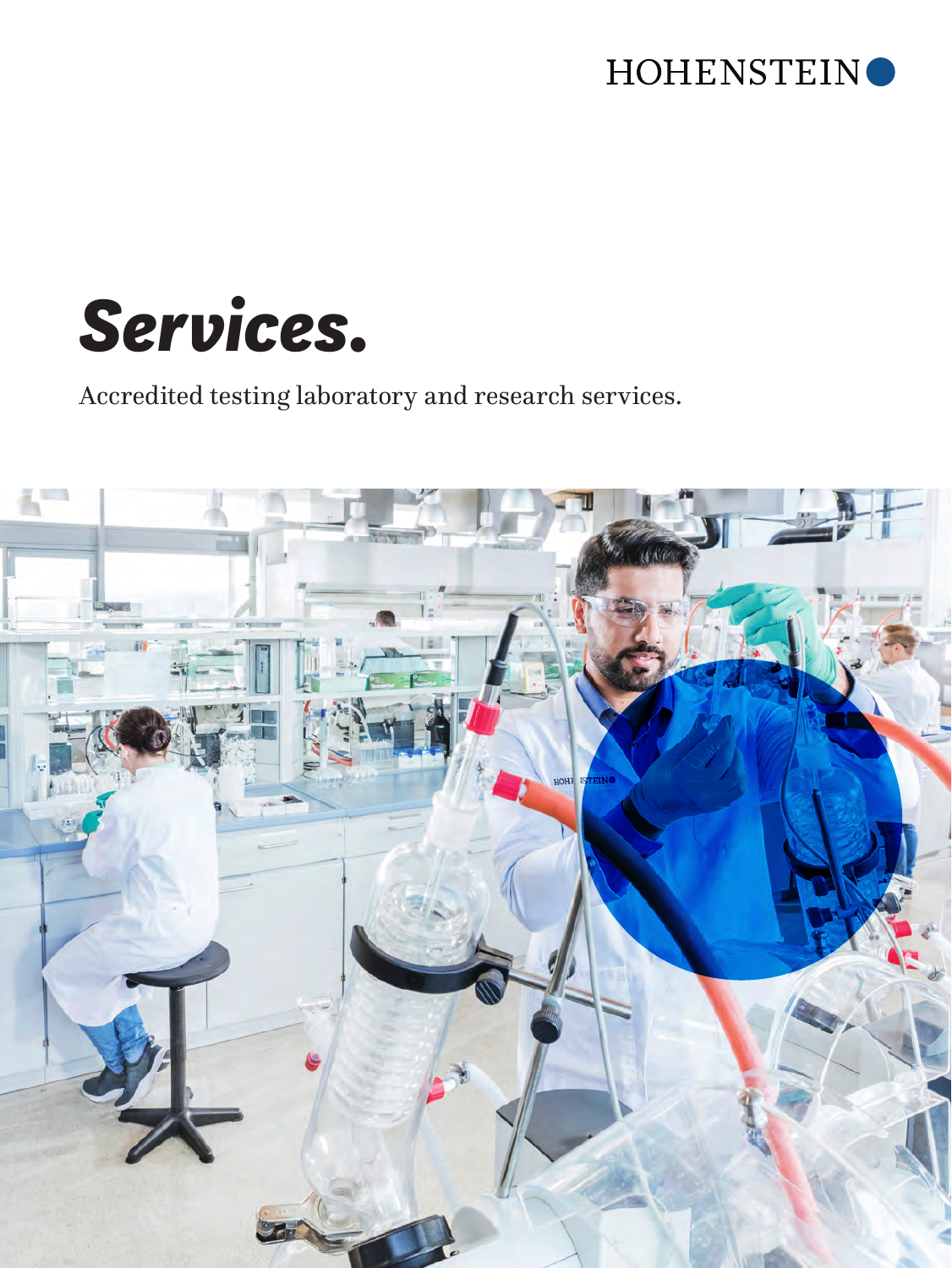## *Hohenstein.*

Textile expertise. To the point.

### We Believe in the Fascinating Possibilities of Textile Innovation for both People and the Environment

There are no products that we are in closer touch with daily than textiles. It is important that they do not just look good – they also have to fit well, offer an optimal performance and,

of course, should not contain any harmful substances.

We ensure this with textile testing, certifications, research, product labels like OEKO-TEX®, the Hohenstein Quality Label and the UV STANDARD 801, as well as the transfer of our knowledge that we have built up over decades.



On the following pages, you will find out more about our comprehensive range of services that over 10,000 customers already trust, and that bring your product on the market quickly and safely.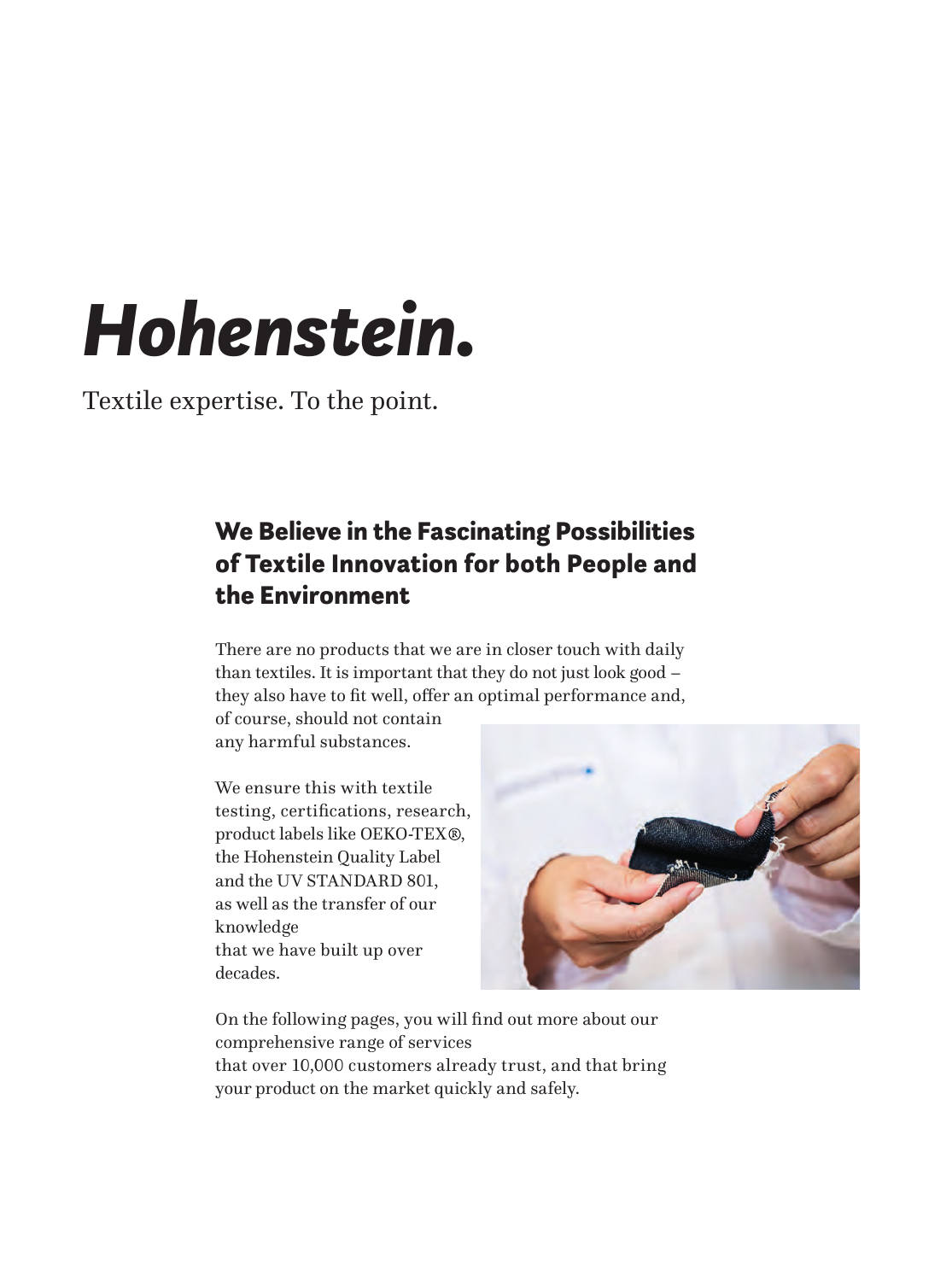## *Expertise.*

Benefit from our unique combination of tradition, technology and know-how.

## Conformity: Meet Regulatory and Internal Standards

- Textile and chemical testing, e.g. fibre composition, fastness, resistance, characteristics of use, testing for harmful substances in accordance with legal requirements, industry standards and OEKO-TEX
- STANDARD 100 by OEKO-TEX®
	- Testing and certification for raw, semi-finished, and finished textile products - Certification of recycled materials
- LEATHER STANDARD by OEKO-TEX A worldwide certification system for leather articles, which have been tested on harmful substances
- ECO PASSPORT by OEKO-TEX<sup>®</sup> Testing and certification system for chemicals, colourants and auxiliaries
- Colour and whiteness measurement for quality assurance
- Defining technical specifications and quality guidelines for textiles and clothing
- Toy safety tests
- Inspections and audits

## Textile Care: Safety in Industrial and Domestic Environments

- Testing and certification for commercial textile care companies
- Testing of detergents/cleaning agents and domestic laundry care equipment

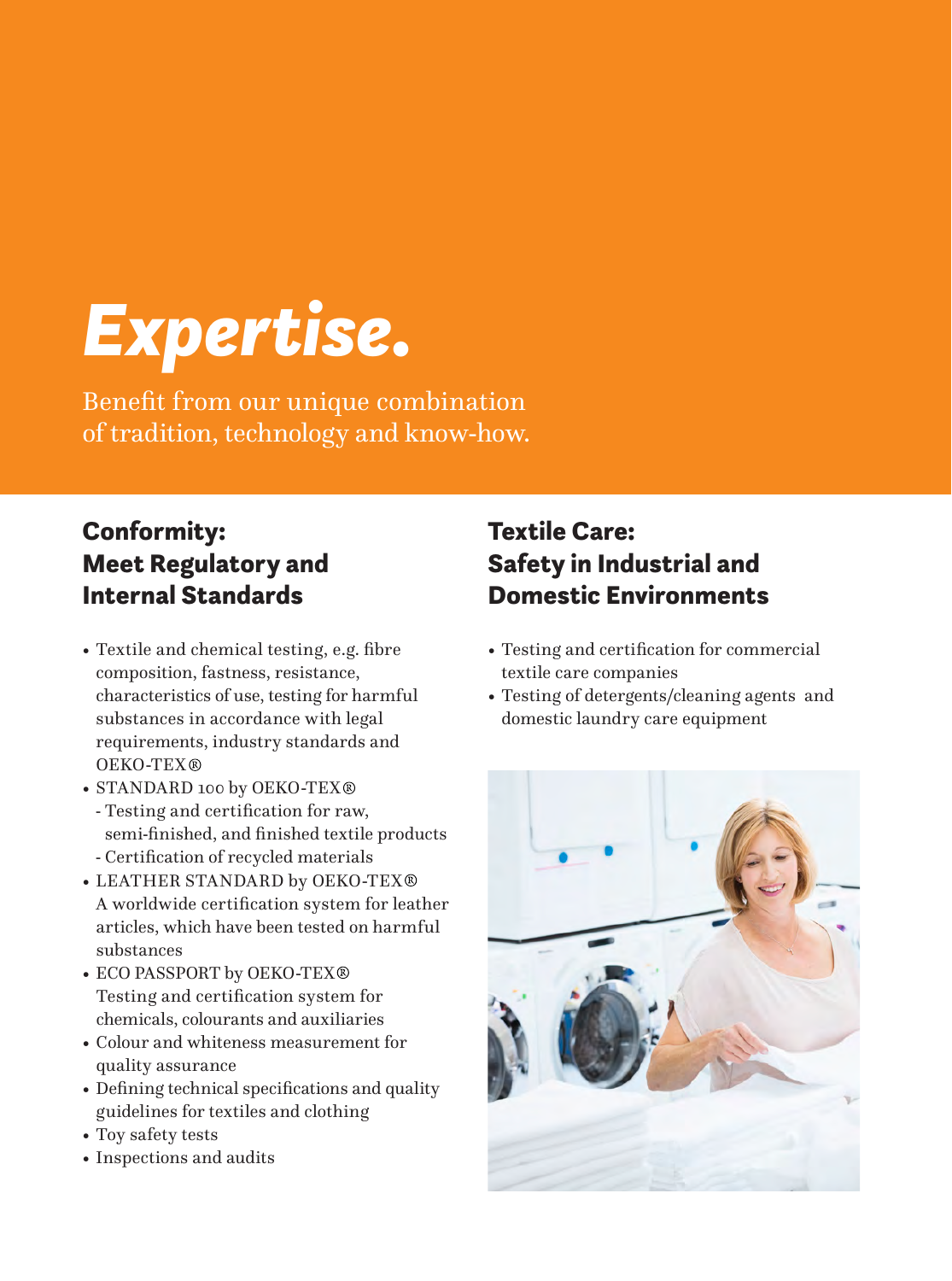## Fit & Pattern: Services Tailored to Your Requirements

- Fit development
- Fitting tests
- Consultancy services and individual project supervision
- Innovative use of 3D and 4D technology
- 3D Design and visualisation
- Technical pattern service
- Technical pattern and fitting consultancy
- Industry-wide workshops and further training on specific topics or customized workshop topics



## Workwear: Our Know-how for Optimum Safety at the Workplace

- Testing and certification of Personal Protective Equipment (PPE)
- Testing and certification of workwear

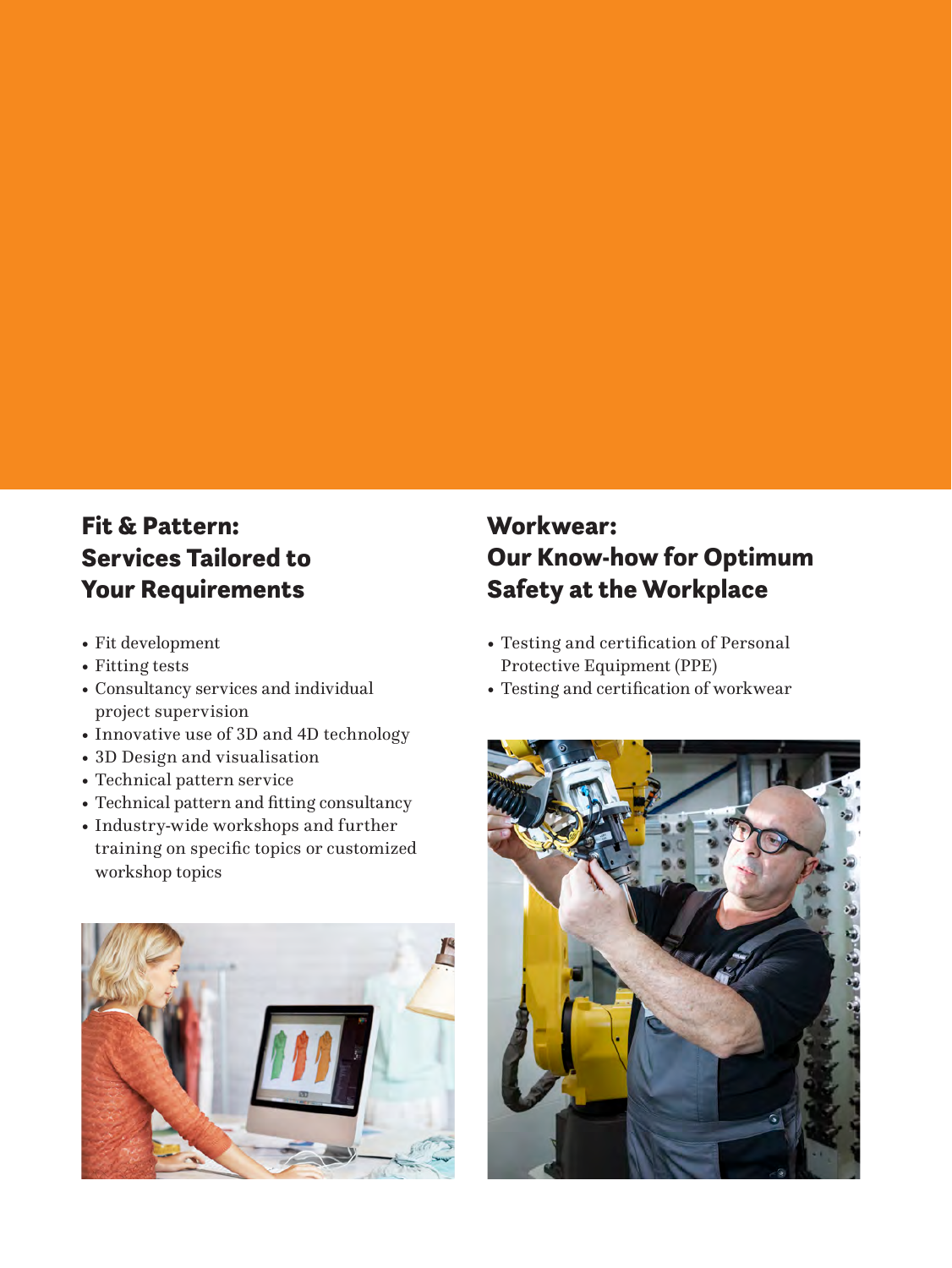## Sustainability: Safety and Solutions for Future Generations

- MADE IN GREEN by OEKO-TEX® A label for products, which have been tested for harmful substances as well as being produced under high social values using environmentally friendly processes
- STeP by OEKO-TEX<sup>®</sup>
	- establishing and monitoring the company's chemical management system
	- optimising the environmental performance and environmental management of companies
- auditing and certification of social working conditions and workplace safety
- Testing the biodegradability of textiles
- Testing cotton for genetically modified organisms (GMO): Screening | Identification | Quantification
- Quantitative microfibre analysis of textiles or waste water
- Examination of biocompatibility, material properties, damage claims, storage stability and ageing

## Health: Minimise Risk, Prevent Diseases, Guarantee Hygiene

- Testing and certification in a variety of hygiene-related areas
- Testing and certification of FFP masks according to DIN EN 149 (incl. type examination according to PPE Regulation (EU) 2016/425)
- Testing of medical face masks according to DIN EN 14683
- Testing of medical products
- Testing of medical compression textiles
- Proof of antimicrobial effectiveness
- Testing the barrier effect of surgical textiles
- UV protection testing and certification for textiles

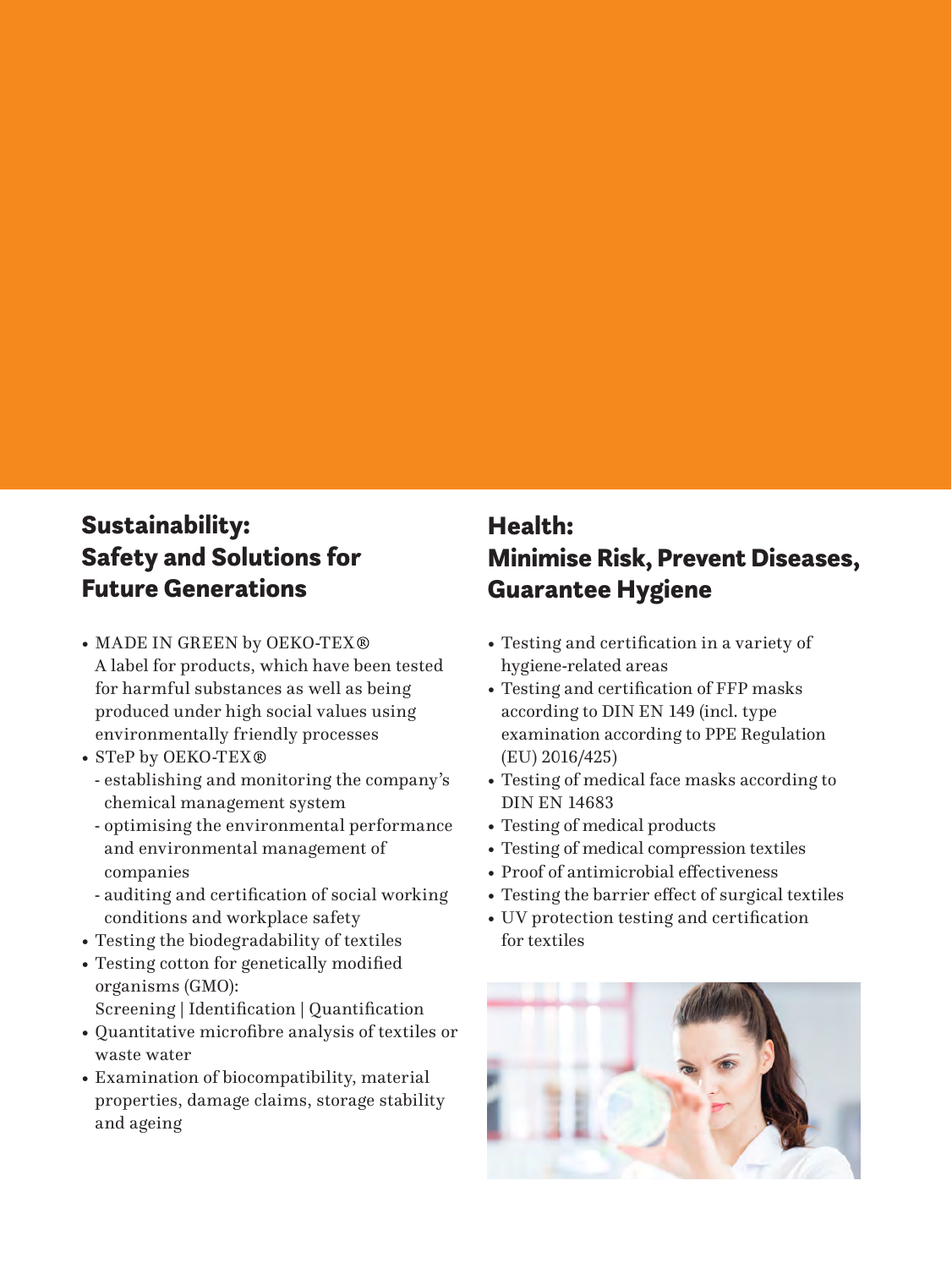## Functionality: Services to Maximise Performance

- Odour management with qualitative and quantitative tests
- Support with biocidal products
	- proof of effectiveness
	- support throughout the approval process
- Testing the wear comfort of clothing based on indicators like:
	- thermal insulation
	- sweat transport
	- skin sensory
	- breathability
	- cooling
- Comparative product tests
- Assessing the functional characteristics of finished textiles: protection against wind, rain, microbes, UV radiation and many others
- Testing of compression textiles for sport and leisure
- Assessing the comfort level of bedding
- Liquid absorbent undergarment (method: FemtechMas-Hohenstein-6513 2022:01)

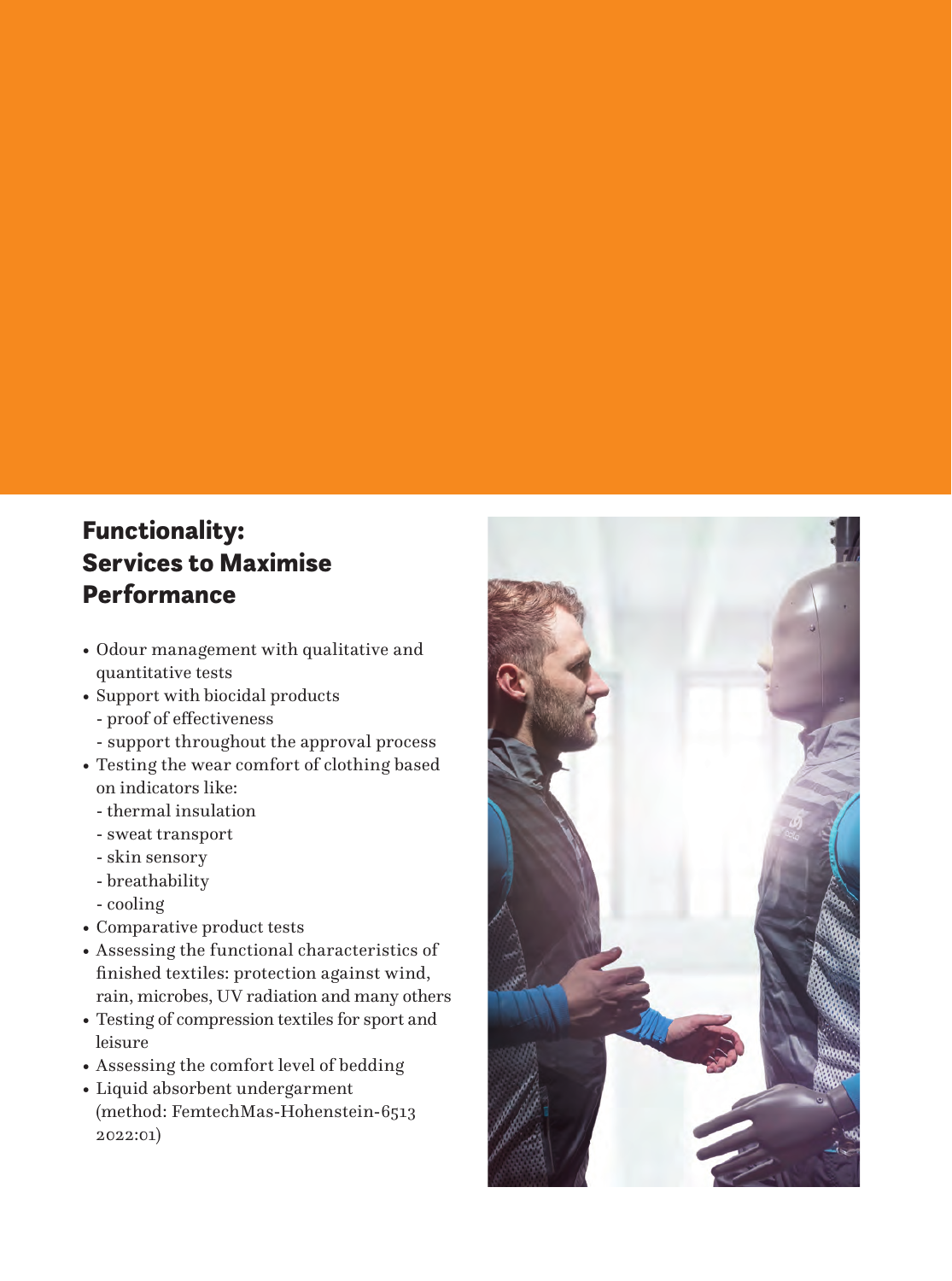# *Trust & Expertise.*

Transparent services. Research and teaching to pass on our know-how.

## Let your Quality make a Mark

Our tailored solutions allow you to successfully navigate increasingly stringent market requirements. Our quality labels and sustainability seal make this clear to your customers.

### **• Hohenstein Quality Label**

The quick way for consumers to identify particularly high quality products.

### **• OEKO-TEX**

Independent certification and services to improve sustainability and increase product stewardship along the textile supply chain.

**• RAL Quality Certification Mark 992** A quality mark for commercial laundries in the German Certification Association for Professional Textile Services denoting a commitment to high quality standards in laundry care.

### **• UV STANDARD 801**

Standardised measuring methods and specialist testing to determine the UV protection factor of textile materials.

### HOHENSTEIN *Tested Quality* **<sup>h</sup>ohenstei<sup>n</sup>.co<sup>m</sup>/<sup>t</sup>rus<sup>t</sup>**





### **• Hohenstein Academy**

Hohenstein specialists regularly pass on their expertise in presentations, conferences, workshops and numerous training events, using both analogue and digital channels. Go to hohenstein-academy.com for upcoming dates, webcasts, videos and other content.

• **Research**

**<sup>X</sup>X-00000<sup>0</sup>**

We collaborate with public research projects and provide practical research services tailored to customer requirements. Benefit from our interdisciplinary team of textile engineers, chemists, biologists, physicists and medical scientists.